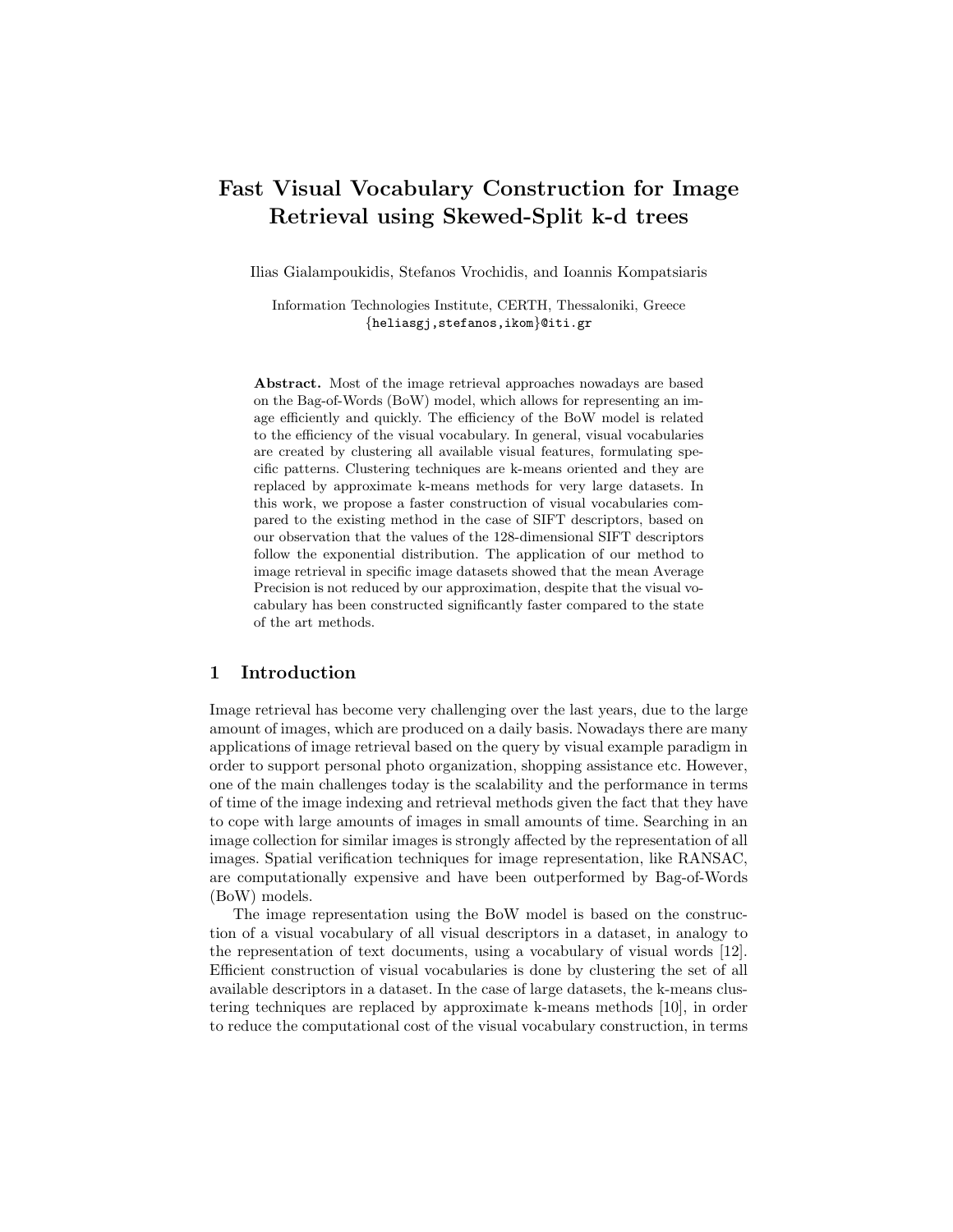of time. However, even this approximate k-means algorithm [10] can be further elaborated in terms of its speed. For example, in [9] it is stated that for 17M descriptors and 1M clusters, a single iteration takes around 5 hours to complete (on a single CPU). Assuming that after 20 iterations, the approximate k-means algorithm is close to a solution, the visual vocabulary construction requires more than 4 days processing time.

Nowadays, the most popular way to represent an image in a set of vectors is using salient points such as SIFT descriptors [4].However, other image representations have been proposed for image retrieval and object detection, such as VLAD [3] and GIST [7]. In this work we focus our study on SIFT descriptors [4], which is one of the most popular descriptors used nowadays for image retrieval. After observing the values of SIFT in several datasets, we found strong evidence that the values of the SIFT descriptors are exponentially distributed, sharing a similar parameter  $\lambda$ , which can be quickly estimated as a function of the dataset.

The main research contributions of this work are:

- Show that the values of SIFT descriptors are exponentially distributed
- Construct faster k-d trees for SIFT descriptors by introducing a novel method called "skewed-splits"
- Build visual vocabularies quickly using "skewed-splits"

Finally we evaluate our approach by performing several image retrieval tasks with well-known image datasets.

In Section 2 we present existing approaches in the construction of visual vocabularies. In Section 3 we show that, for several datasets, the values of SIFT descriptors are exponentially distributed. The non-symmetric distribution of SIFT descriptors is utilized for a modified construction of k-d trees and visual vocabularies (Section 4), which are applied to two collections of images, in Section 5, for image retrieval.

# 2 Related Work

The image retrieval task was tackled as a Bag-of-Words (BoW) model initially in [12], where k-means clustering was employed for the construction of a visual vocabulary, in analogy to the text retrieval techniques. The most frequent visual words (they occur in almost all images) and very sparse terms are removed, and the final results are filtered in terms of spatial consistency. The query and each image are represented as a sparse vector of term (visual word) occurrences, which are weighted using tf-idf scores. The similarity between the query and each image is calculated, using the Mahalanobis distance.

Hierarchical k-means (HKM) was the first approximate method for fast and scalable construction of a visual vocabulary [6]. Data points are clustered by  $k = 2$  or  $k = 10$  using k-means clustering and then k-means is applied to each one of the newly generated clusters, using the same number of clusters  $k$ . After *n* steps (levels), the result is  $k^n$  clusters.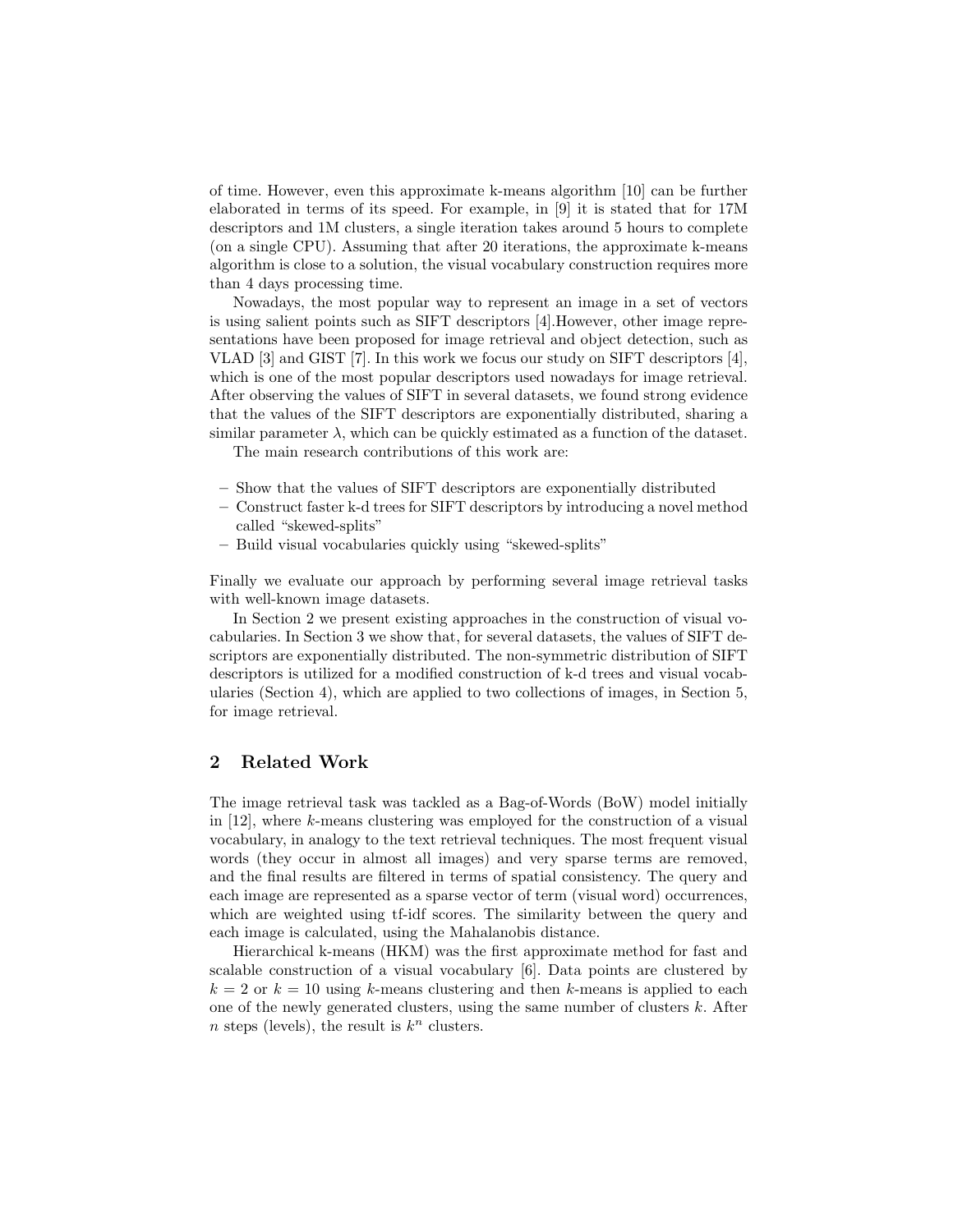Hierarchical k-means has been outperformed by approximate k-means  $[10]$ which allows for building scalable visual vocabularies. The exact  $k$ -means algorithm involves the computation of the distances between all points and cluster centers. In contrast, this computation is replaced by the computation of the distances between points and the approximately nearest cluster centers. The approximate nearest neighbor search is performed using 8 randomized k-d trees. The efficiency of k-means increases as the number of nearest centers increases in the distance computation, but the algorithm becomes slower.

Scalability issues are often tackled using distributed processing and more than 100 processing nodes [8]. The performance of offline indexing have been improved, on a semantic level, by adding semantic attributes on the set of visual descriptors [5].

Contrary to the aforementioned approaches we present a novel method for creating visual vocabularies, in which we exploit the exponential distribution of SIFT descriptors in order to provide a faster and more efficient visual vocabulary construction. After the extraction of SIFT descriptors, we fit all SIFT values to the exponential distribution. From the estimated parameter  $\lambda$  of the exponential distribution, we construct a k-d tree with split value the third quartile of the exponential distribution, namely "k-d tree with skewed split". Our method is comparable to the construction of visual vocabularies using approximate kmeans [10], but in each k-d tree the split value is neither the median nor the mean.

## 3 The exponential distribution of SIFT descriptors

The SIFT descriptors has been proved very reliable for the representation of an image  $[4]$ . For SIFT extraction we used the LIP-VIREO toolkit<sup>1</sup>, where keypoints are detected using the Fast Hessian detector. After the extraction of SIFT features, we examine each one of the 128 coordinates separately as a sample of SIFT values, in order to test their fit to the exponential distribution.

For our experiments we have used the following image collections:

- 1. The Pascal voc  $2007$  dataset<sup>2</sup>, containing  $9,962$  images (Pascal 10K) and its test set (Pascal 5K), containing 4952 images.
- 2. The Flickr logos dataset<sup>3</sup>, containing  $8240$  images.
- 3. The Oxford buildings dataset<sup>4</sup> (Oxford 5K) has  $5062$  images.
- 4. The Caltech  $101$  dataset<sup>5</sup> has pictures of objects belonging to  $101$  categories, from which we get the category "airplanes" for the "Caltech 0.8K" dataset (800 images) and the categories airplanes, barrel, binocular, bonsai, brain, buddha, butterfly, camera, car side, cellphone, chair, crab, faces, kangaroo,

<sup>&</sup>lt;sup>1</sup> http://pami.xmu.edu.cn/ wlzhao/lip-vireo.htm

<sup>2</sup> http://host.robots.ox.ac.uk/pascal/VOC/voc2007/index.html

<sup>3</sup> http://www.multimedia-computing.de/flickrlogos/

<sup>4</sup> http://www.robots.ox.ac.uk/ vgg/data/oxbuildings/

<sup>5</sup> http://www.vision.caltech.edu/Image Datasets/Caltech101/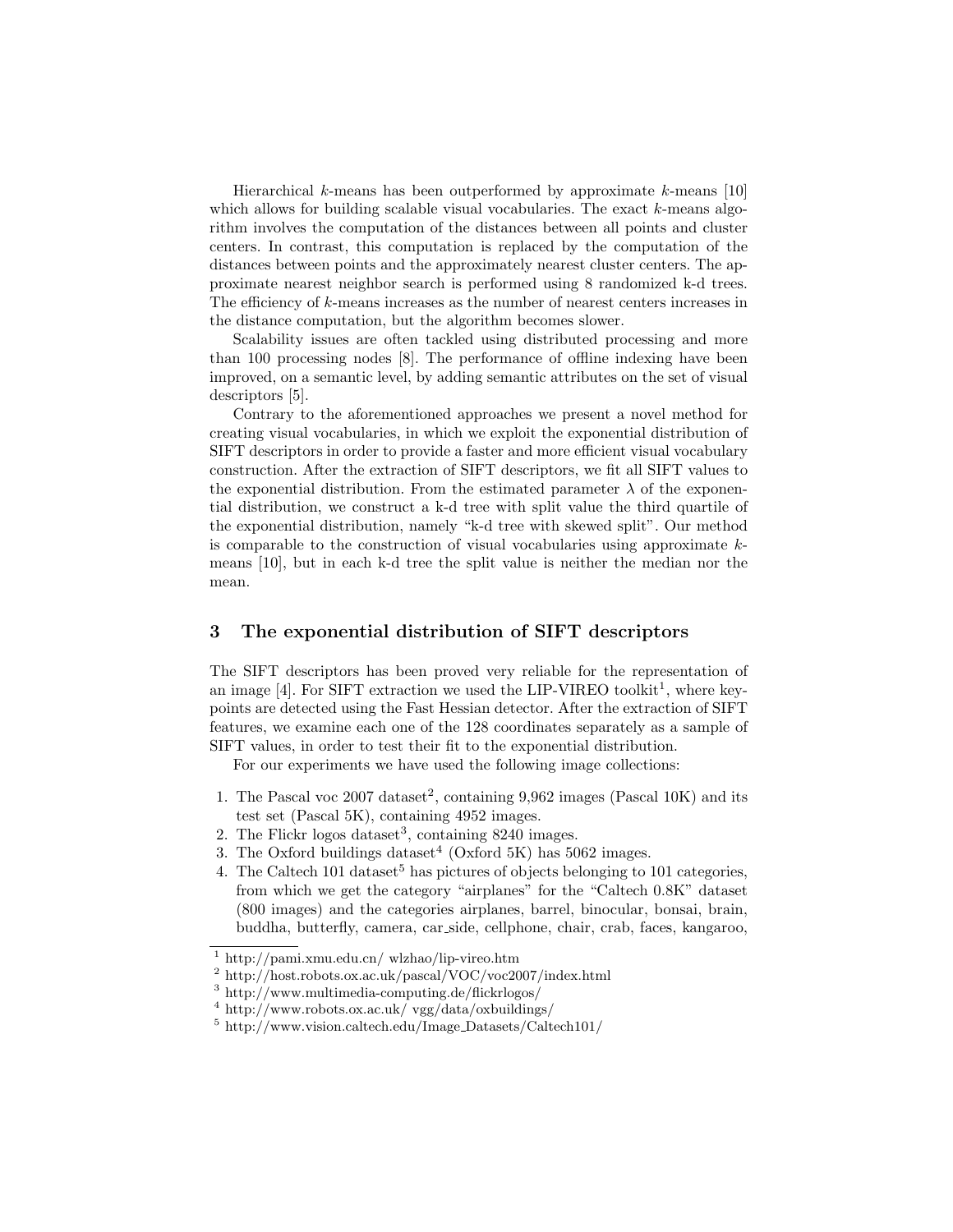lamp, rhino, saxophone, scissors, snoopy, umbrella, water lilly for the "Caltech 2.5K" dataset (2,516 images).

5. The WANG dataset  $6$  has 1K images, belonging to 10 categories.

We test whether the values of the aforementioned SIFT descriptors are exponentially distributed. Let  $x \in [0, x_{max}]$  be the SIFT values for some coordinate  $j = 1, 2, \ldots, 128$ , and X be the random variable that generates the sample of SIFT values. We shall show that there is strong evidence that the cumulative density function fits well (for some parameter  $\lambda$ ) to the form:

$$
Prob(X \le x) = 1 - e^{-\lambda x} \tag{1}
$$

In order to test the validity of Eq.  $(1)$  we sort the SIFT values x so as to compute  $Prob(X > x)$ , i.e. the fraction of them that are greater than x, for all values of x. We also define  $y = Prob(X > x)$  in order to test if the logarithm  $\ln y$  fits to a straight line:

$$
\ln y = \alpha + \beta x \tag{2}
$$



Fig. 1: The linear fit of the logarithm  $\ln Prob(X > x)$ 

| $\mu$ and $\mu$ . Formulation of the hypothesis to |                                                                     |  |                                    |  |  |  |
|----------------------------------------------------|---------------------------------------------------------------------|--|------------------------------------|--|--|--|
|                                                    | Hypothesis for $\alpha$                                             |  | for $\beta$                        |  |  |  |
|                                                    | Null                                                                |  | $H_0: \alpha = 0$ $H_0: \beta = 0$ |  |  |  |
|                                                    | Alternative $ \overline{H_1 : \alpha \neq 0   H_1 : \beta \neq 0} $ |  |                                    |  |  |  |

Table 1: Formulation of the hypothesis tests

In all datasets examined (Table 2) we formulated two hypothesis tests, as shown in Table 1. The hypothesis  $H_0$ :  $\alpha = 0$  cannot be rejected for all levels

 $\frac{6 \text{ http://wang.ist.psu.edu/docs/related/}}{6 \text{ http://wang.ist.psu.edu/docs/related/}}$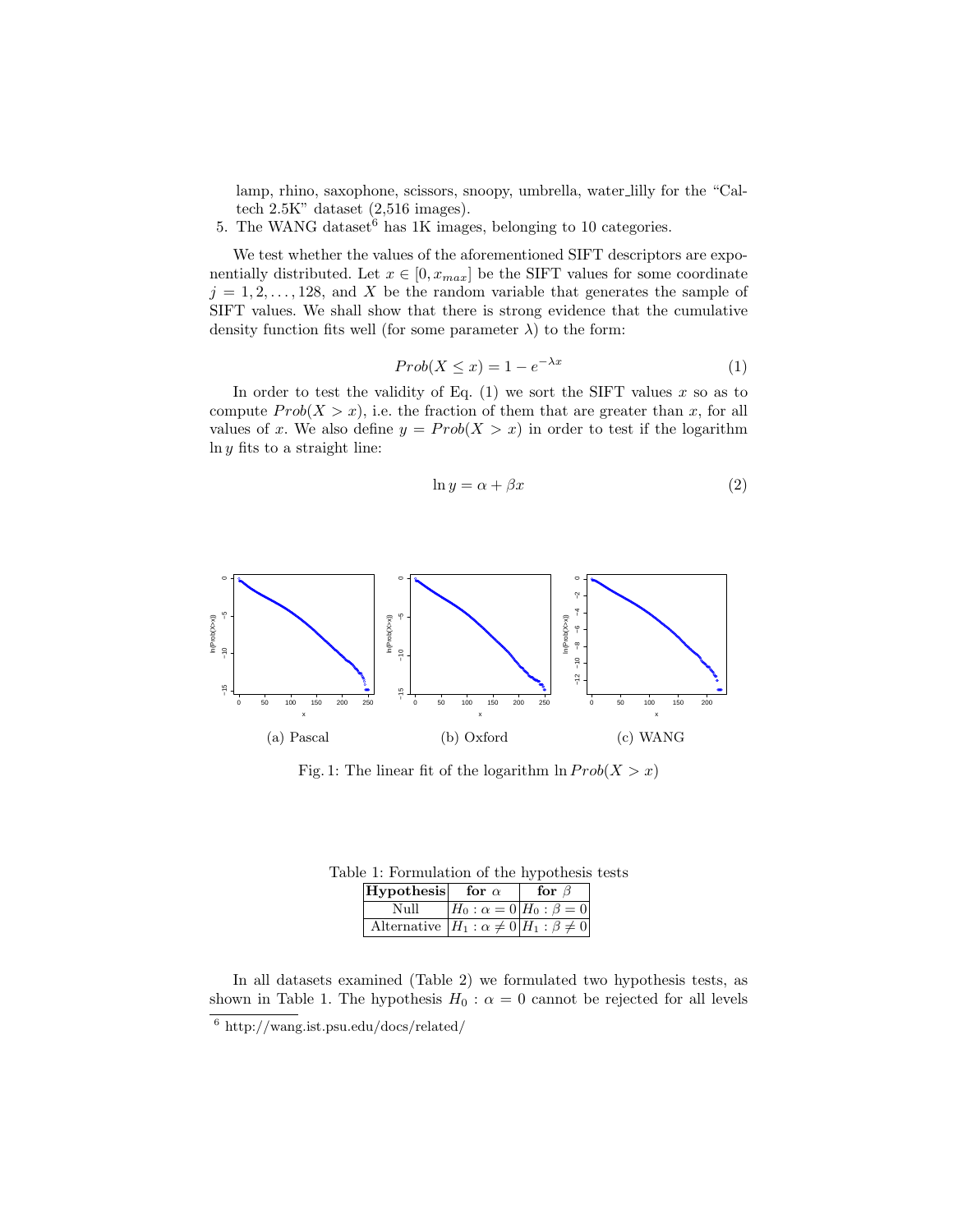of significance because the average  $p$ -value is greater than 1%. However, the hypothesis  $H_0$ :  $\beta = 0$ , under the alternative  $H_1$ :  $\beta \neq 0$ , is rejected for all levels of significance because the average  $p$ -value is less than  $10^{-100}$ . We conclude that  $\alpha = 0$  and  $\beta \neq 0$  and Eq. (2) is written:

$$
y = e^{-\lambda x}, \quad \lambda = -\beta \tag{3}
$$

Eq. (1) follows from the fact that  $Prob(X > x) + Prob(X \leq x) = 1$  and  $y = Prob(X > x)$ . The linear fit model is also evaluated by the R-squared statistic, known also as coefficient of determination [11]. We average over the 128 coordinates of the SIFT descriptors in order to have the average R-squared statistic, which is reported in Table 2 for all datasets examined. For illustrative purposes we demonstrate, in Figure 1, the linear fit of the logarithm  $\ln Prob(X >$ x) of selected coordinates for three datasets.

Table 2: The examined datasets and their corresponding fit to the exponential distribution. The average R-squared statistic is very close to 1 in all cases examined. Even for datasets which are very small, such as 800 airplane images from the Caltech dataset, the SIFT descriptors fit to the exponential distribution very well.

| Dataset                                  | SIFT values per estimated |                              | $R$ -squared $\pm$ std |
|------------------------------------------|---------------------------|------------------------------|------------------------|
|                                          | coordinate                | $\alpha$ parameter $\lambda$ |                        |
| Pascal 10K                               | 5,884,677                 | 0.0545                       | $0.9914 \pm 0.0066$    |
| Flickr logos $8.\overline{2K}$ 5,803,263 |                           | 0.0492                       | $0.9927 \pm 0.0052$    |
| Oxford 5K                                | 3,678,453                 | $ 0.0592\rangle$             | $0.9883 \pm 0.0055$    |
| Pascal 5K                                | 2,940,834                 | 0.0536                       | $0.9893 \pm 0.0094$    |
| Caltech $2.5K$                           | 769,546                   | 0.0492                       | $0.9877 \pm 0.0101$    |
| WANG 1K                                  | 505,834                   | 0.0632                       | $0.9789 \pm 0.0096$    |
| Caltech 0.8K                             | 174,091                   | 0.0567                       | $0.9461 \pm 0.0402$    |

Using the exponential distribution of SIFT descriptors we shall provide, a faster and more efficient visual vocabulary construction, in the special case of SIFT descriptors.

# 4 Visual vocabulary construction using k-d trees with skewed split

In this chapter we introduce a novel methodology for creating visual vocabularies by exploiting the exponential distribution of SIFT descriptors. In order to construct the vocabulary we apply the well established framework for extracting SIFT descriptors [4]. Initially, the keypoints are detected and SIFT descriptors are extracted, which are clustered in order to provide a set of visual words (the visual vocabulary). The clustering technique is usually approximate k-means due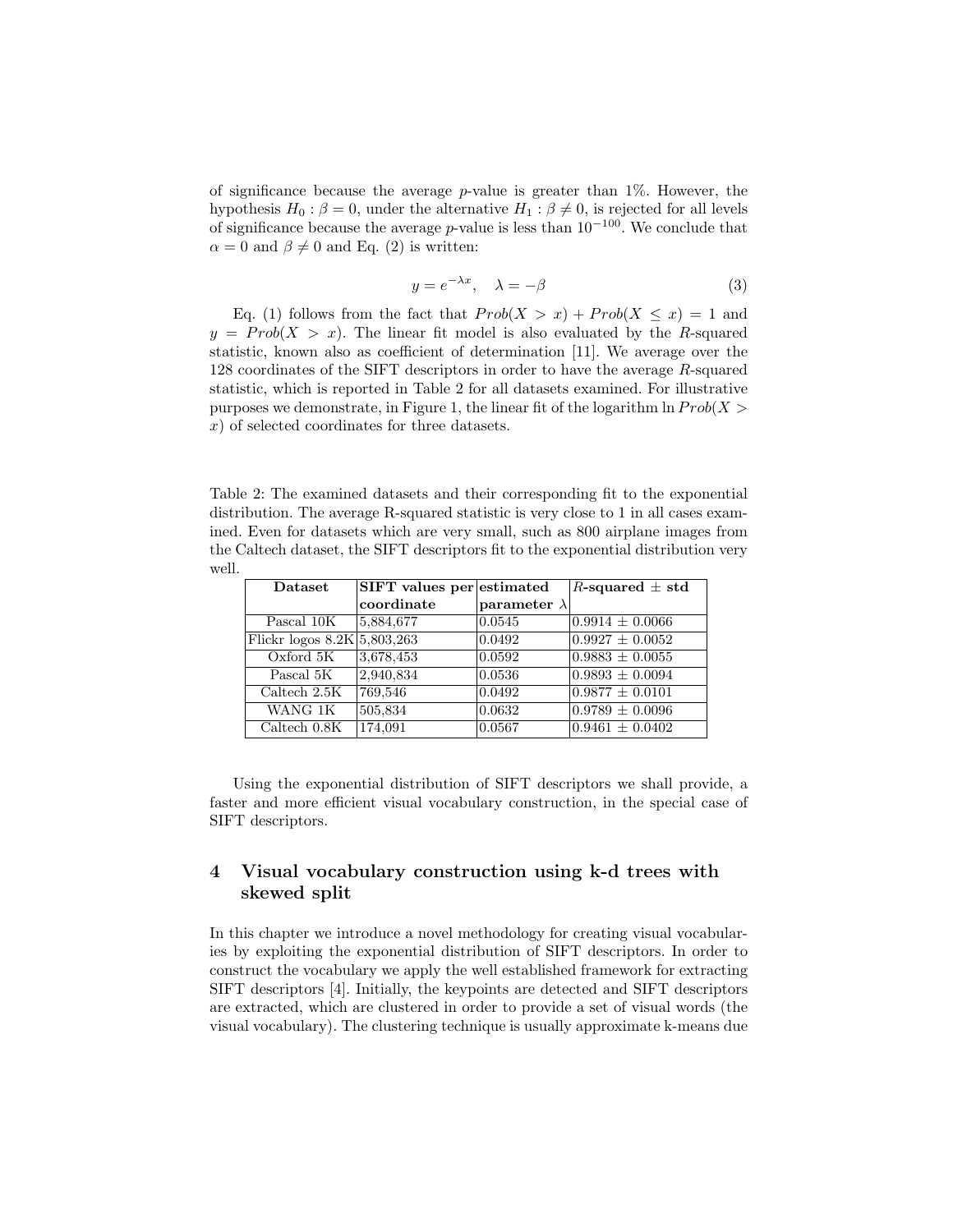to the fact that exact k-means is not applicable for large datasets with billions of descriptors. A general framework is presented in Figure 2, where k-means clustering of the SIFT descriptors is replaced by approximate k-means methods. The construction of the visual vocabulary results to the image representation using tf-idf scores, i.e. weighted term frequencies. The similarity between the query and each image is calculated, using the Euclidian distance.

The main novelty of our approach is on the approximate k-means part of 2. We cluster the extracted SIFT descriptors using the conjunction of 8 k-d trees with skewed split, in order to improve the construction of the visual vocabulary.

In the following, we first discuss the construction of one single k-d tree with skewed split and, secondly, we describe the approximate clustering method using the conjunction of 8 k-d trees with skewed split.



Fig. 2: Image retrieval using SIFT descriptors. After the SIFT extraction, approximate k-means methods may be used alternatively to k-means clustering for the construction of the visual vocabulary.

#### 4.1 Construction of k-d trees with skewed split

A k-d tree selects the coordinate with maximum variance and splits the data at the median or the mean value. A randomized k-d tree picks the coordinate to split, at random, from a set of coordinates with the highest variance and the split value  $s_{median}$  is chosen to be a value close to the median. The conjunction of 8 randomized k-d trees has been proved very efficient for approximate nearest neighbor search and approximate k-means clustering, for the construction of visual vocabularies [10].

Motivated by the lack of symmetry of the exponential distribution of SIFT values, we propose an alternative split value for the construction of a k-d tree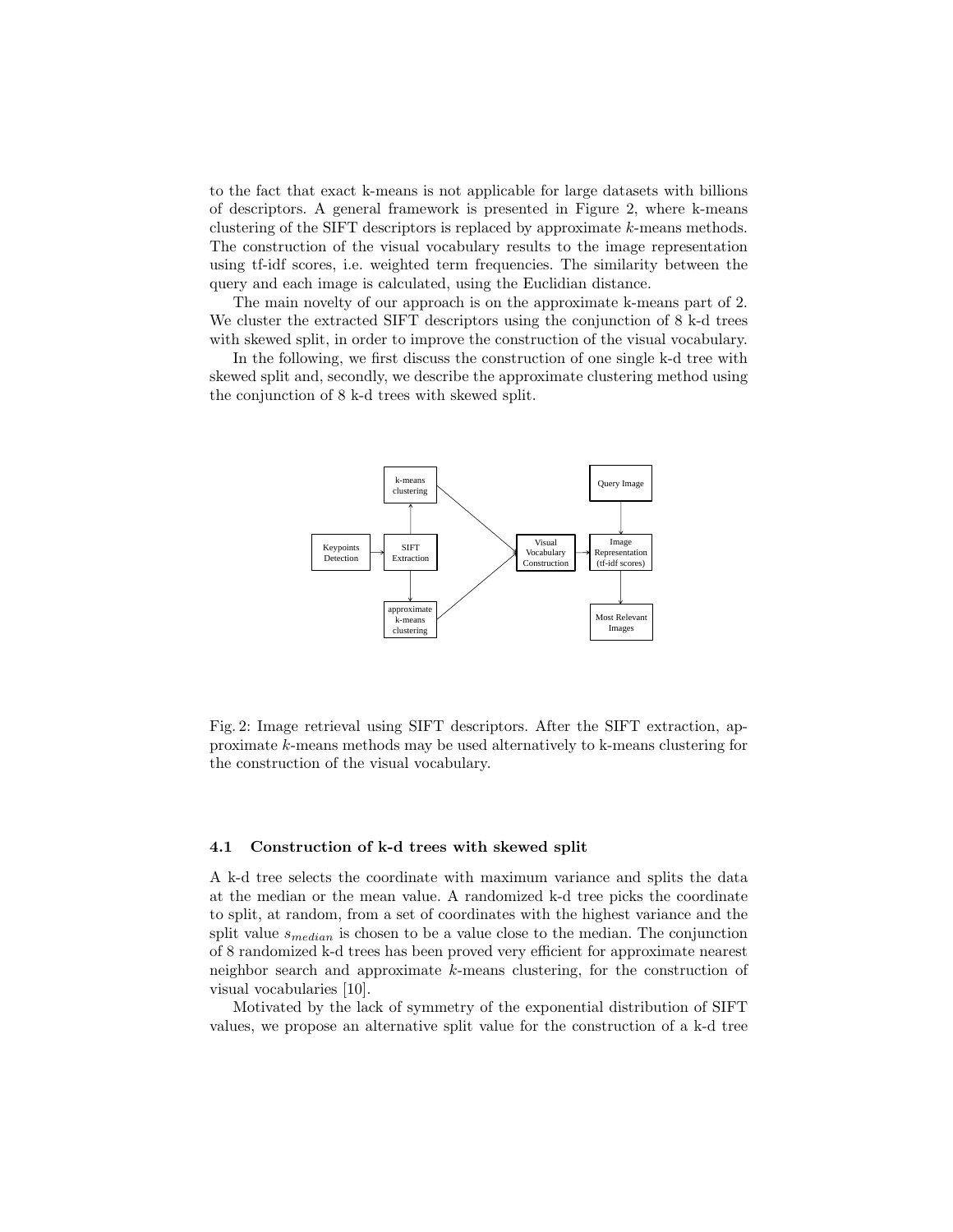i.e.  $s_{skewed} = \ln(4)/\lambda$ , which is the 3<sup>rd</sup> quartile of the exponential distribution, Eq. (1), with parameter  $\lambda$ . The mean value of the exponential distribution is  $s_{mean} = 1/\lambda$  and the median is  $\ln(2)/\lambda$ .

In order to make the split more efficient, we need to take into account the mutual distances. To that end, we perform one simple k-means by  $k = 2$  clusters, which results to two centers  $c_1, c_2$ . The split value, as obtained by k-means, is the border of the two clusters, i.e.  $s_{kmeans} = (c_1 + c_2)/2$ . Given a sample of 1K random numbers  $u = \{u_1, u_2, \ldots, u_{1000}\}$  from the uniform distribution we generate a sample of 1K exponentially distributed points, using the transformation  $-\ln(u)/\lambda$  [2]. After several simulations of exponentially generated datasets, we conclude that  $s_{kmeans}$  is much closer to  $s_{skewed}$  rather than to  $s_{mean}$  or  $s_{median}$ . Our statement is verified in Figure 3, where the candidate split values  $s_{mean}, s_{median}, s_{skewed}, s_{kmeans}$  are compared.



Fig. 3: The projection of 1K exponentially generated points onto the 2 dimensional plane. Choosing the coordinate 1 to split, we demonstrate the median (red line), the mean (green line), the  $3<sup>rd</sup>$  quartile (black line) and the value  $s_{kmeans}$ (blue line) as provided by a simple  $k$ -means algorithm on the coordinate 1, by  $k = 2$  clusters. We observe that it is hard to distinguish the 3<sup>rd</sup> quartile (black line) from the value  $s_{kmeans}$  (blue line), which we have chosen to be the split value.

We note that we tested the correlation of all pairs of coordinates and we did not observe any high correlation. The largest observed square of the Pearson correlation coefficient is 0.75, which is far from the values 0.90-0.99.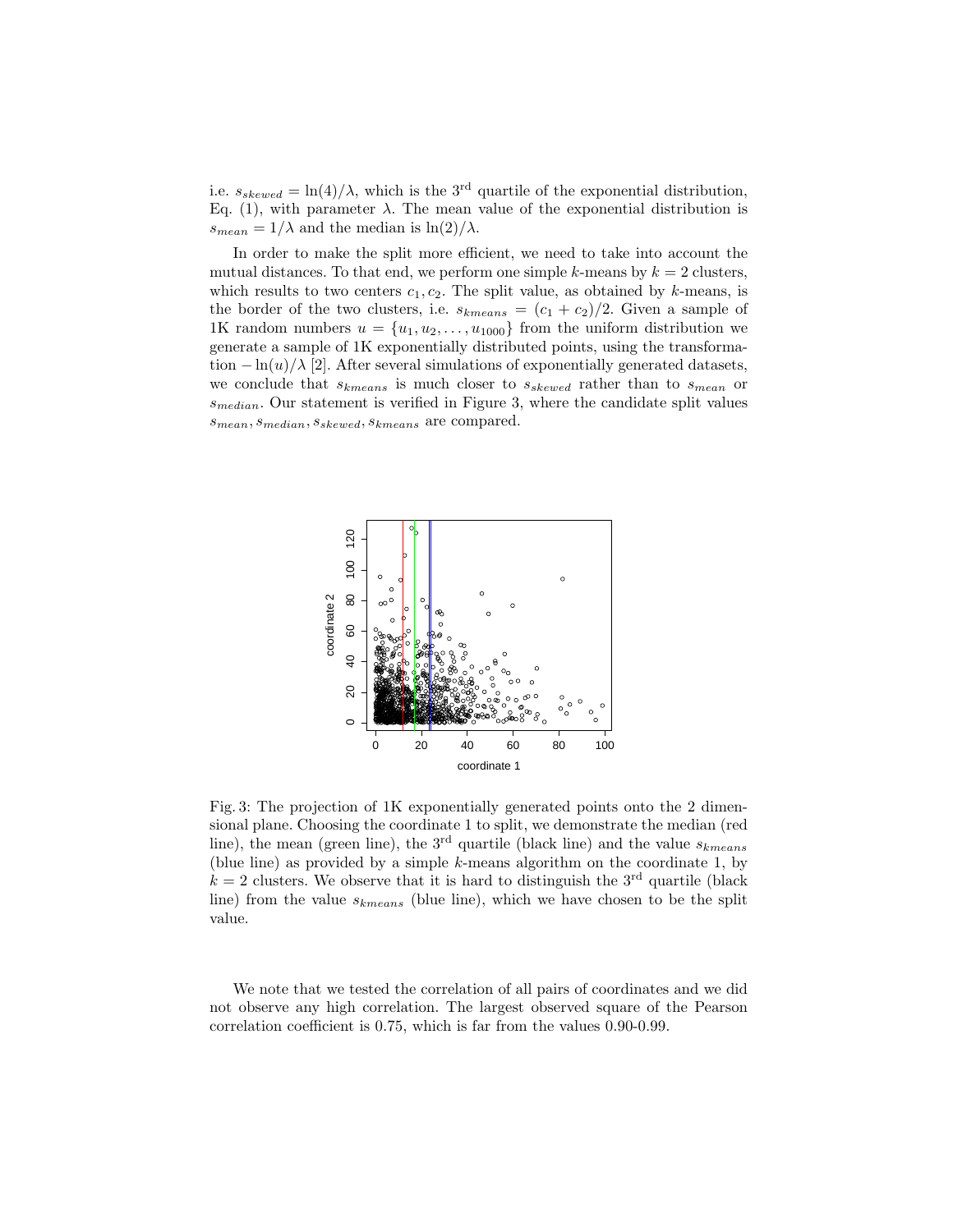Algorithm 1: k-d tree with skewed split Input: Number of generations  $n < 128$ ,  $s_{skewed} = \ln(4)/\lambda$ Output:  $2^n$  leaves 1: Sort the 128 coordinates in decreasing variance in an index set  ${\cal S}$ 2: for  $i = 1$  to n do 3: Choose the coordinate with the i-th highest variance  $S[i]$  and split at s 4: end for

Algorithm 1 shows the construction of a k-d tree in four steps. The parameter  $\lambda$  is computed by Eq. (3), as  $\lambda = -\beta$ , where the maximum likelihood estimate for  $\beta$ , for any 2-dimensional set of points  $(x_i, y_i)$ ,  $i = 1, 2, ..., N$ , is [1, 11]:

$$
\beta = \frac{\sum_{i=1}^{N} x_i y_i - \frac{1}{N} (\sum_{i=1}^{N} x_i) (\sum_{i=1}^{N} y_i)}{\sum_{i=1}^{N} x_i^2 - \frac{1}{N} (\sum_{i=1}^{N} x_i)^2}
$$
(4)

There are two main reasons that our tree is constructed faster than a k-d tree. Firstly, the variance of each coordinate is computed only once, because we sequentially split the dataset without re-calculating the variance. The variance of each coordinate is initially computed and all coordinates are sorted in decreasing variance. Starting from the coordinate with the largest variance, we split the dataset at the split value, into two leaves. For each newly generated leaf, we pick the coordinate with the second largest variance to split. The split process is repeated for all newly generated leaves, until the desired number of leaves is generated. The overall process involves the computation of all variances once for each coordinate and uses them at each step, in order to choose the coordinate to split. Secondly, the split value is fixed for all new splits and is not computed as a function of the dataset. In case a new split results to an empty new node, we set the split value to be the median, which occurs rarely. For k-d trees with  $2^k$ leaves, it never occurred for  $k < 12$ . As the number of SIFT descriptors increase, it is more unlikely to get an empty new node. In all case examined, even for k-d trees with  $2^{16}$  leaves, the split value is set to be the median for the  $3\%$  of the newly generated leaves.

#### 4.2 Clustering using a forest of 8 k-d trees with skewed split

In the approximate nearest neighbors search, points close to the boarder of a leaf are likely to be assigned to incorrect clusters. Philbin et al. [10] used a conjunction of 8 randomized k-d trees to overcome this issue and expand the search area. In contrast, we propose the conjunction of 8 k-d trees with skewed split, tuning the split value s, as shown in Table 3, which results to an overlapping partition of the dataset. The overlapping regions of this partition define the search area of each point, in order to be assigned to its closest center. An illustrative example of overlapping regions is shown in Figure 4.

The overlapping regions defined by the conjunction of 8 k-d trees with skewed split are used for clustering. For each point, we use only one search for the closest center, within each overlapping region. The number of overlapping regions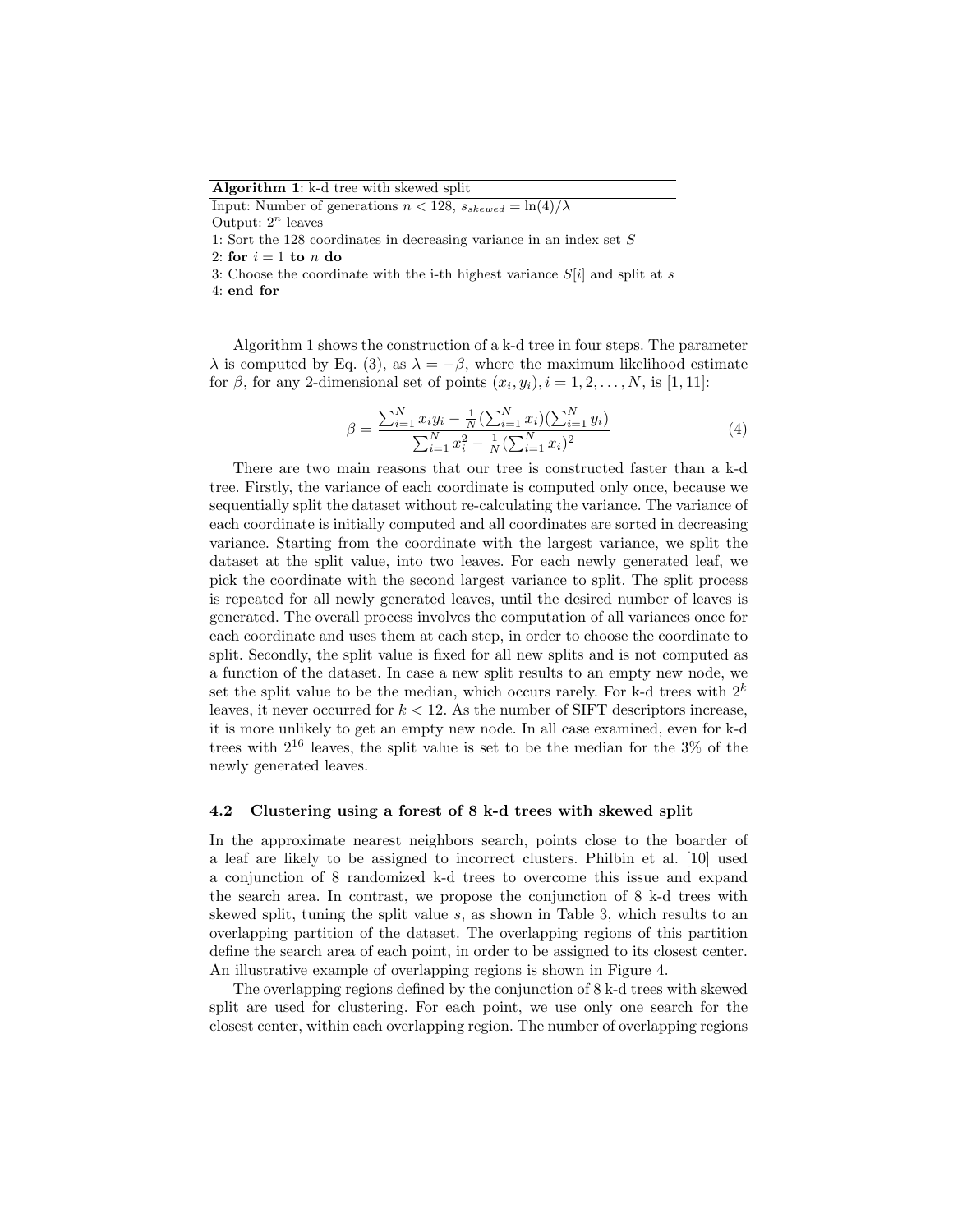Table 3: Tuning the split value s. The  $3<sup>rd</sup>$  tree has split value the  $3<sup>rd</sup>$  quartile and the 8th tree has split value the median.

| Tree ID split value s Tree ID split value s |   |                      |
|---------------------------------------------|---|----------------------|
| $-\ln(0.15)/\lambda$                        | 5 | $-\ln(0.35)/\lambda$ |
| $-\ln(0.20)/\lambda$                        |   | $-\ln(0.40)/\lambda$ |
| $-\ln(0.25)/\lambda$                        |   | $-\ln(0.45)/\lambda$ |
| $-\ln(0.30)/\lambda$                        |   | $-\ln(0.50)/\lambda$ |

determines the number of clusters because after  $n$  generations,  $2^n$  leaves are created. Each leaf determines one region which is expanded by a collection of 8 trees with (skewed) split values close to the third quartile. Two points in each expanded region of 8 leaves are considered to be approximately close to each other and, in the case of k-means clustering, the search for the closest center is restricted to each region. Therefore, our overall clustering method coincides with one iteration of the approximate k-means algorithm [10], in terms of time, and the computational cost of our approach is  $\mathcal{O}(N \log K)$ , since we search over the (approximate) closest centers only once, in order to assign points to clusters.

In the following section, we test whether our significantly faster method provides also visual vocabularies of high quality.



Fig. 4: Two cells of the overlapping partition. Each tree leaf is illustrated by a circle. The union of 8 blue leaves is not disjoint with the union of the 8 red leaves.

### 5 Application to Image Retrieval

In order to evaluate our method we perform image retrieval experiments with the datasets Caltech 2.5K and the WANG 1K (Table 2). Since the best performing methods for fast construction of visual vocabularies are based on approximate k-means clustering and k-d trees, we create a visual vocabulary based on approximate clustering and k-d trees with skewed split.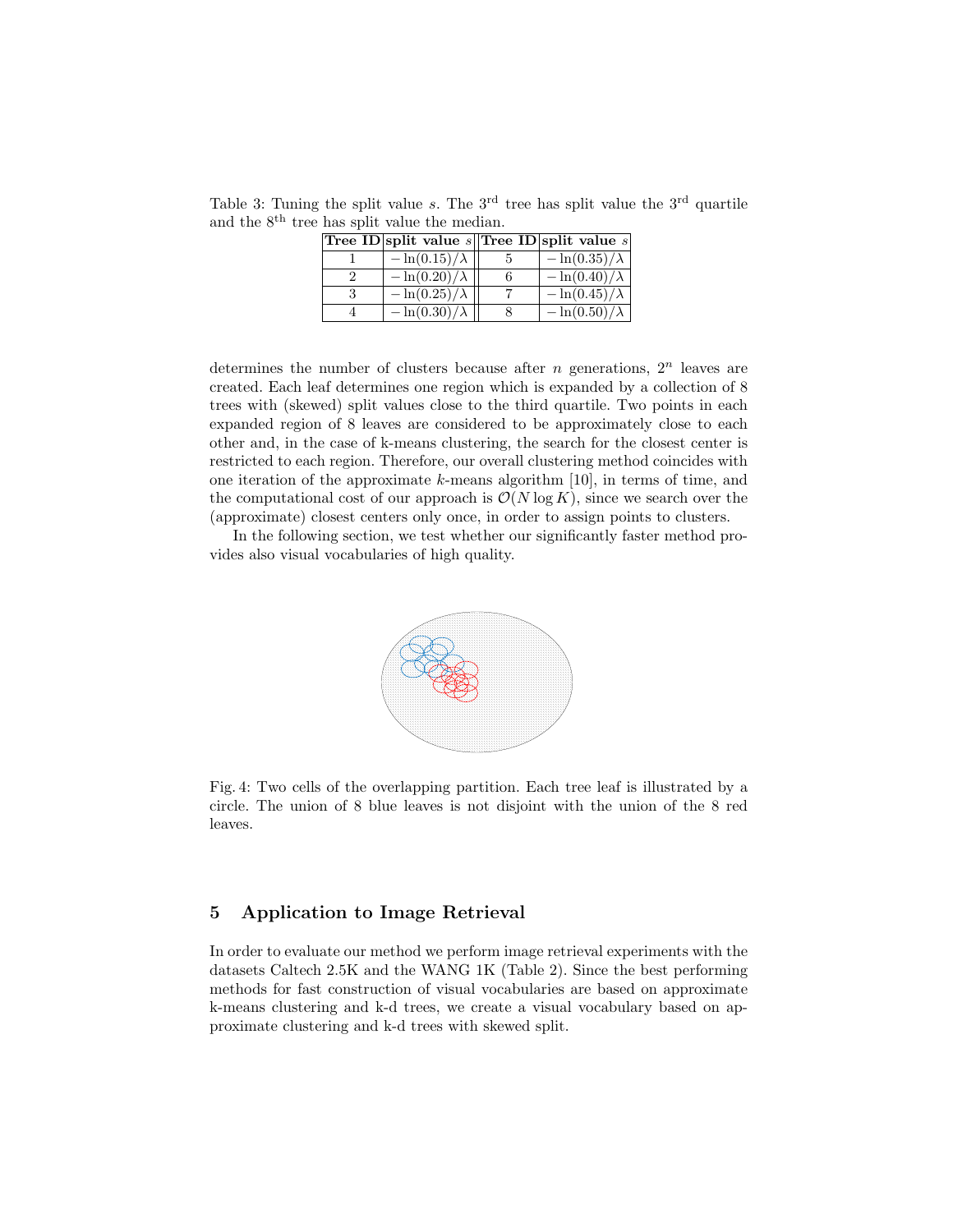We build one visual vocabulary using the conjunction of 8 randomized k-d trees as in [10] and another one visual vocabulary using the conjunction of 8 k-d trees with skewed-split. For the approximate k-means clustering of [10], we allow 20 iterations and the same number of nearest neighbors to search.

After the construction of each visual vocabulary, the tf-idf scores are computed [12]:

$$
t\ddot{a}df_{ij} = \frac{n_{id}}{n_d} \log \frac{D}{n_i}
$$

where  $n_{id}$  is the number of occurrences of word i in document d,  $n_d$  is the number of words in document  $d, n_i$  is the number of occurrences of word i in the whole database and  $D$  is the total number of documents in the database.

We evaluate our method on 2 datasets of Table 2, namely the Caltech 2.5K and the WANG 1K. The 21 query images of the Caltech dataset are demonstrated in Figure 5 and the 10 query images of the WANG dataset are demonstrated in Figure 6. The experiments were performed on an Intel Core i7-4790K CPU at 4.00GHz with 16GB RAM memory, using a single thread. For the statistical analysis of SIFT descriptors and the construction of k-d trees (with and without skewed-splits) we used the R programming language<sup>7</sup>.



Fig. 5: The query images used for evaluation from the Caltech dataset

For each query image, we compute the average precision, defined as the area under the precision-recall curve. Averaging for all queries, we obtain the mean Average Precision (mAP) for each visual vocabulary. In Table 4 we present the results in two selected datasets of Table 2, with different numbers of clusters, tuning the number of visual words in  $2^n, n \in \{10, 13, 14, 15, 16\}.$ 

The reported mAP of the WANG dataset for 1024 clusters is higher in the baseline method. In all other cases we outperform the baseline method, not only in terms of speed, but also in terms of the mean Average Precision. As the number of SIFT descriptors and clusters increase, we observe that our method

<sup>7</sup> https://www.r-project.org/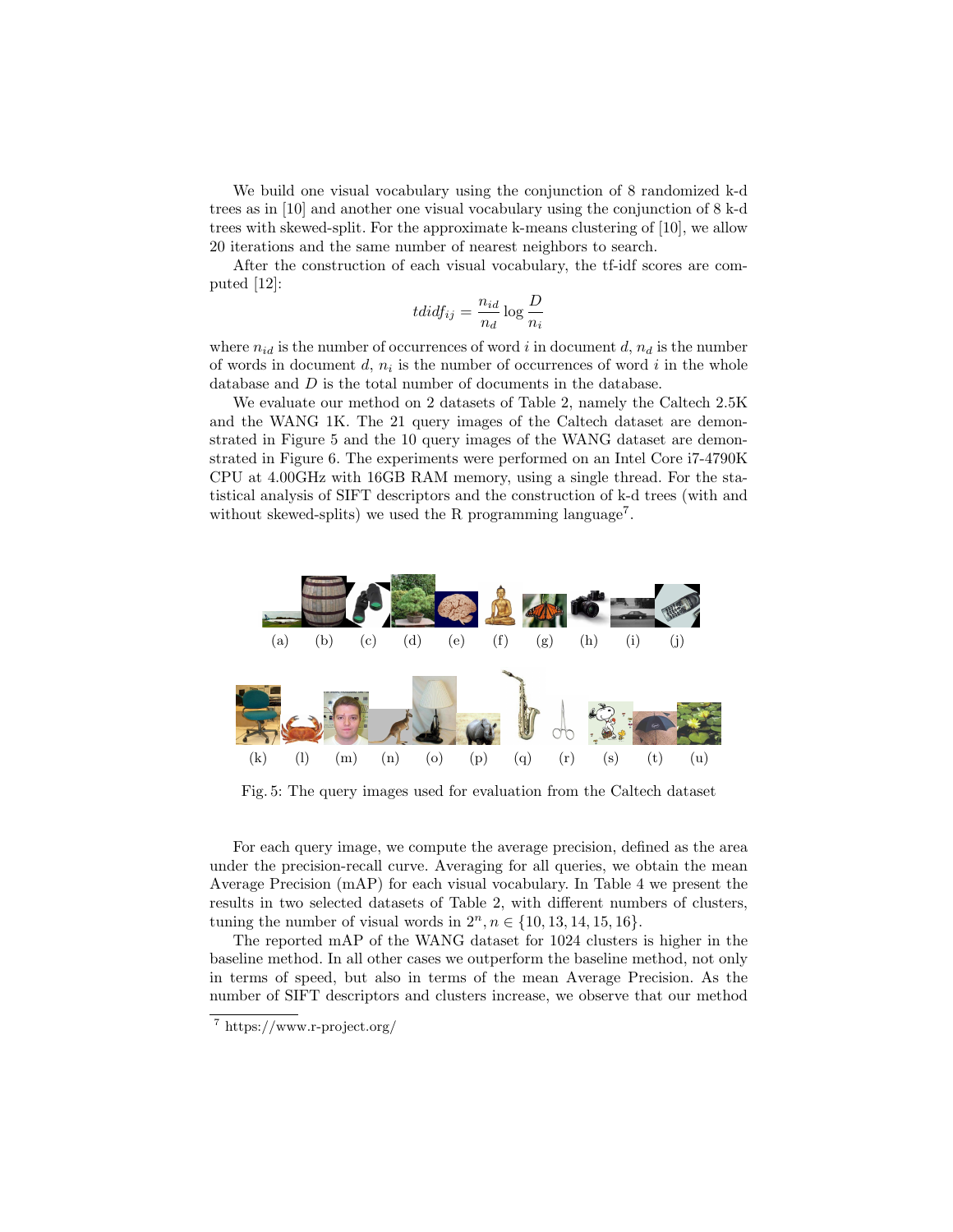

Fig. 6: The query images used for evaluation from the WANG dataset

Table 4: The mean Average Precision for two datasets of Table 1 for several number of leaves in the conjunction of 8 trees.

| mAP   | Caltech |        | WANG                                                                                   |        |
|-------|---------|--------|----------------------------------------------------------------------------------------|--------|
|       |         |        | clusters without skewed split with skewed split without skewed split with skewed split |        |
| 1024  | 0.1100  | 0.1167 | 0.2061                                                                                 | 0.1562 |
| 8192  | 0.0812  | 0.1168 | 0.1405                                                                                 | 0.1457 |
| 16384 | 0.0769  | 0.1009 | 0.1382                                                                                 | 0.1457 |
| 32768 | 0.0733  | 0.0932 | 0.1317                                                                                 | 0.1389 |
| 65536 | 0.0731  | 0.0935 | 0.1314                                                                                 | 0.1378 |

performs better than the baseline approach, due to the statistical approach we have adopted. For relatively small datasets, such as the WANG dataset, and low levels of the k-d trees, we expect that the statistical laws become weak.

# 6 Conclusion

In this paper we present strong evidence that SIFT descriptors are exponentially distributed. Using the highly skewed distribution of SIFT values, we proposed an alternative split value for the construction of k-d trees. Using the BoW model for image representation, we introduced a novel method for the construction of visual vocabularies. Our tree construction of k-d trees with skewed split and the proposed clustering method are significantly faster than the corresponding baseline method. However, there are some limitations, which need to be considered, for example the fact that the number of visual words cannot be greater than  $2^{128}$ . This is a very large number (greater than  $10^{38}$ ) and cannot easily be reached. The application of our model to the image retrieval task has shown that we obtain slightly better mAP than the baseline method, in most cases, but at a small percentage of its computational cost. Even for datasets which are very small, the SIFT descriptors fit to the exponential distribution very well and the mAP is not reduced, when compared to the baseline method.